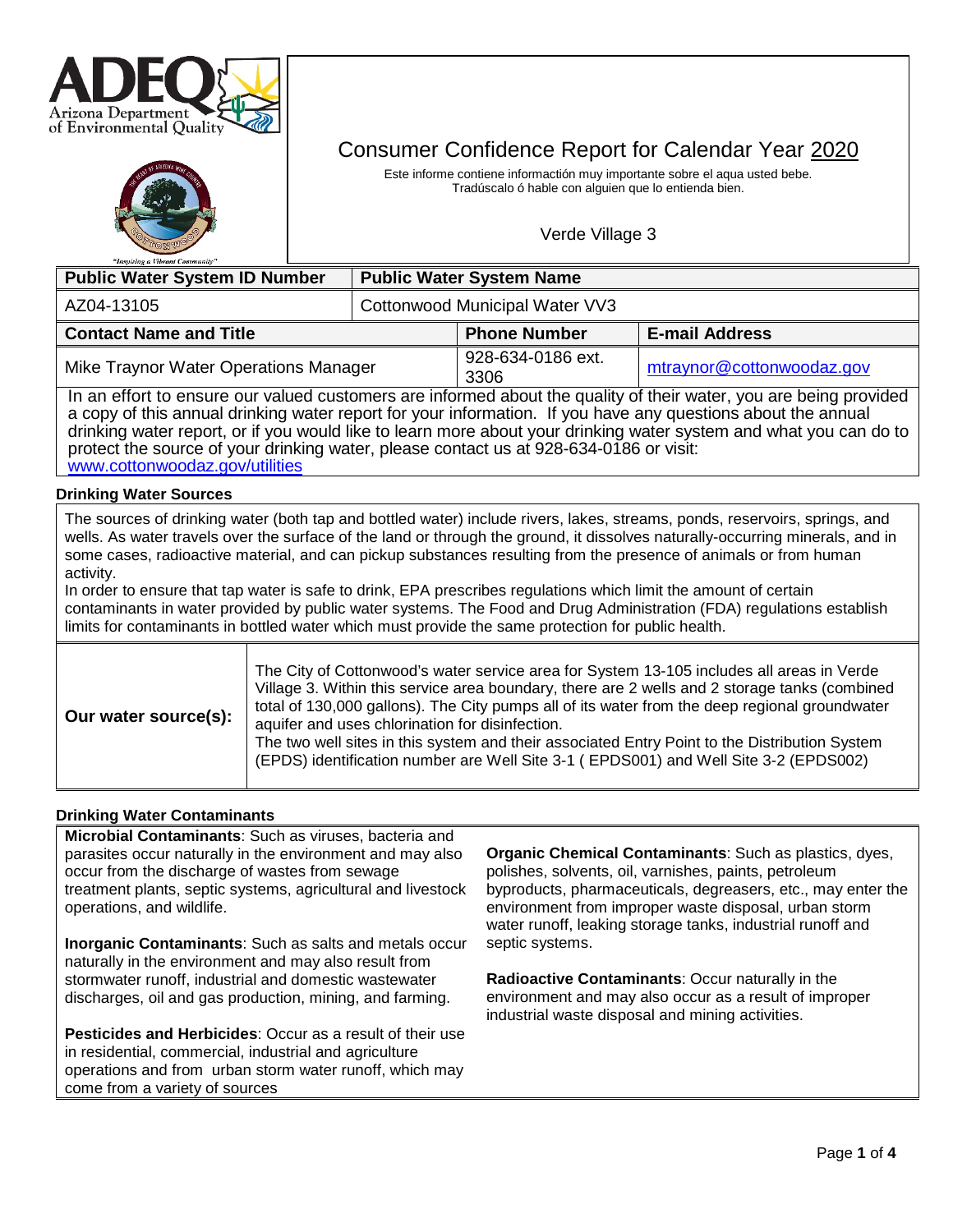### **Vulnerable Population**

Drinking water, including bottled water, may reasonably be expected to contain at least small amounts of some contaminants. The presence of contaminants does not necessarily indicate that water poses a health risk. Some people may be more vulnerable to contaminants in drinking water than the general population.

Immuno-compromised persons such as persons with cancer undergoing chemotherapy, persons who have undergone organ transplants, people with HIV-AIDS or other immune system disorders, some elderly, and infants can be particularly at risk from infections. These people should seek advice about drinking water from their health care providers.

For more information about contaminants and potential health effects, or to receive a copy of the U.S. Environmental Protection Agency (EPA) and the U.S. Centers for Disease Control (CDC) guidelines on appropriate means to lessen the risk of infection by *Cryptosporidium* and microbiological contaminants call the EPA *Safe Drinking Water Hotline* at 1-800- 426-4791.

#### **Source Water Assessment**

- LOW RISK: Based on the currently available information related to the hydrogeology of the well sites within this public water system and the land use practices adjacent to or within a specified distance of the drinking water source(s), the Department has given a low risk designation for the degree to which this public water system drinking water source(s) are protected. A low risk designation indicates that most source water protection measures are either already implemented, or the hydrogeology is such that the source water protection measures will have little impact on protection.
- Additional source water assessment documentation can be obtained by contacting ADEQ.

### **Definitions**

**Treatment Technique (TT)**: A required process intended to reduce the level of a contaminant in drinking water

**Level 1 Assessment**: A study of the water system to identify potential problems and determine (if possible) why total coliform bacteria was present

**Level 2 Assessment**: A very detailed study of the water system to identify potential problems and determine (if possible) why an *E. coli* MCL violation has occurred and/or why total coliform bacteria was present

**Action Level (AL)**: The concentration of a contaminant which, if exceeded, triggers treatment, or other requirements

**Maximum Contaminant Level (MCL)**: The highest level of a contaminant that is allowed in drinking water

**Maximum Contaminant Level Goal MCLG)**: The level of a contaminant in drinking water below which there is no known or expected risk to health

**Maximum Residual Disinfectant Level (MRDL)**: The level of disinfectant added for water treatment that may not be exceeded at the consumer's tap

**Maximum Residual Disinfectant Level Goal (MRDLG)**: The level of disinfectant added for treatment at which no known or anticipated adverse effect on health of persons would occur

**EPDS:** Entry Point Into Distribution System- the point at which water is discharged into the distribution system from a well, storage tank, pressure tank or water treatment plant.

**DSMRT:** Distribution Maximum Residence Time- A location that provides water to customers, where the water has been in the system longest relative to the EPDS.

**RAA:** Running Annual Average- an average of monitoring results for the previous 12 calendar months or previous 4 quarters.

**Minimum Reporting Limit (MRL)**: The smallest measured concentration of a substance that can be reliably measured by a given analytical method

**Millirems per year (MREM)**: A measure of radiation absorbed by the body

**Not Applicable (NA)**: Sampling was not completed by regulation or was not required

**Not Detected (ND or <):** Not detectable at reporting limit

**Nephelometric Turbidity Units (NTU)**: A measure of water clarity

**Million fibers per liter (MFL)**

**Picocuries per liter (pCi/L)**: Measure of the radioactivity in water

**ppm**: Parts per million or Milligrams per liter (mg/L)

ppb: Parts per billion or Micrograms per liter (µg/L)

**ppt**: Parts per trillion or Nanograms per liter (ng/L)

| <b>ppq</b> : Parts per quadrillion or | ppm $x 1000 = ppb$      |
|---------------------------------------|-------------------------|
| Picograms per liter (pg/L)            | $ppb \times 1000 = ppt$ |
|                                       | ppt $\times$ 1000 = ppg |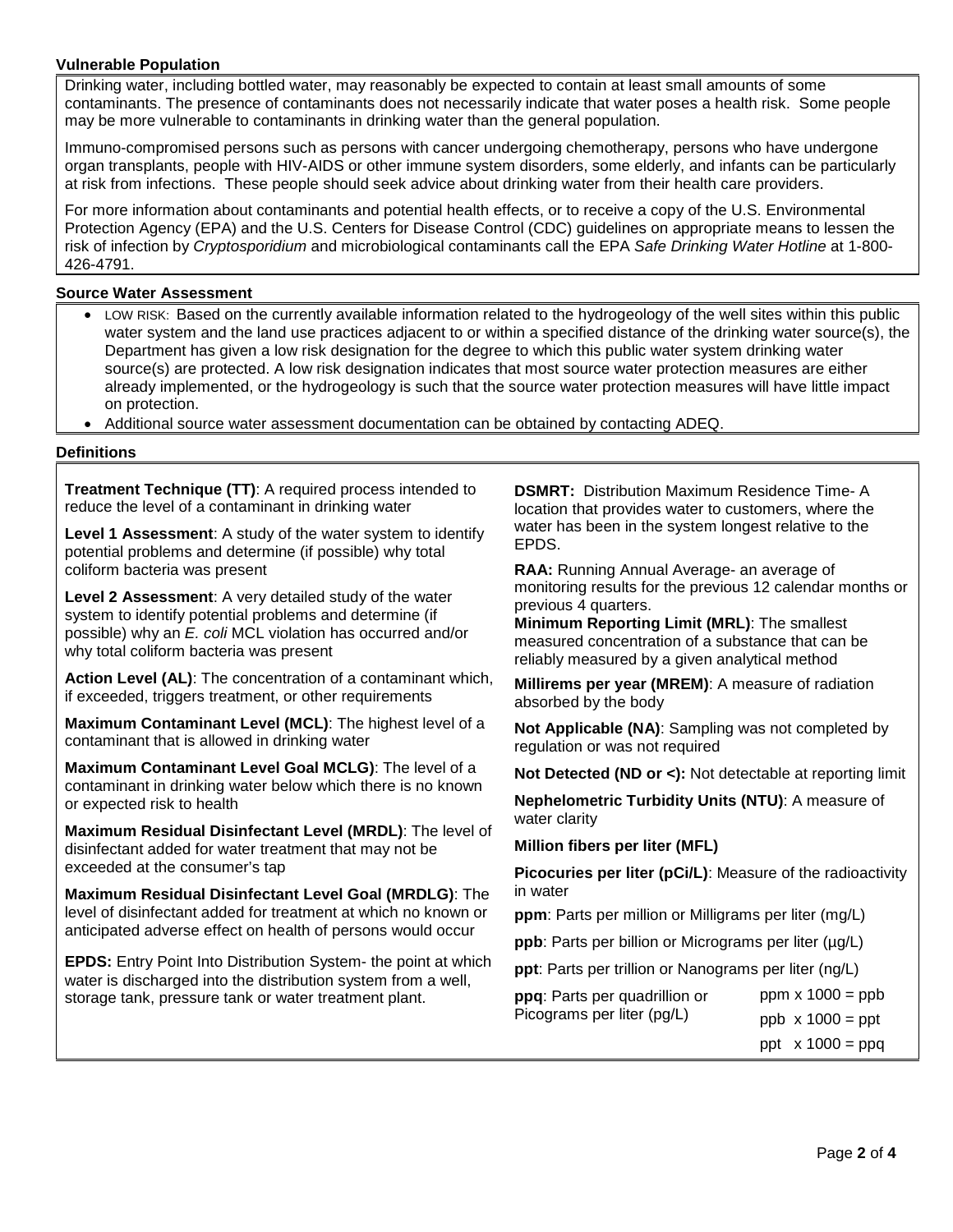### **Lead Informational Statement:**

Lead, in drinking water, is primarily from materials and components associated with service lines and home plumbing. If present, elevated levels of lead can cause serious health problems, especially for pregnant women and young children. **Cottonwood Municipal Water** is responsible for providing high quality drinking water, but cannot control the variety of materials used in plumbing components. When your water has been sitting for several hours, you can minimize the potential for lead exposure by flushing your tap for 30 seconds to 2 minutes before using water for drinking or cooking. Information on lead in drinking water, testing methods, and steps you can take to minimize exposure is available from the Safe Drinking Water Hotline or at [www.epa.gov/safewater/lead.](http://www.epa.gov/safewater/lead)

## **Water Quality Data – Regulated Contaminants**

The City routinely monitors for contaminants in your drinking water in accordance with Federal and State laws. The State of Arizona requires the city to monitor for certain contaminants less than once per year because either the concentrations of these contaminants are not expected to vary significantly from year to year, or the system is not considered vulnerable to this type of contamination. Some of the City's data, although representative, may be more than one year old. The test results for Total Coliform Bacteria, E.Coli, Synthetic Organic Chemicals (SOC) including Pesticides, Volatile Organic Chemicals (VOC), Cadmium, Chromium, Mercury, Selenium, Antimony, Beryllium, Cyanide, Nickel, Nitrite, Thallium , Haloacetic Acids (HAA5), Total Trihalomethanes (TTHM) and Aroclor (PCB Screening test) were all "Non-Detect (ND)" and therefore were not included in this report. If you have questions pertaining to this report or on a particular contaminant, please contact Mike Traynor –Water Operations Manager at (928) 634-0186 ext. 3306.

### **These tables show the results of our monitoring for the period of January 1 to December 31, 2020 unless otherwise noted.**

| <b>Disinfectants</b>                | <b>MCL</b><br><b>Violation</b><br>Y or N | Running<br><b>Annual Average</b><br>(RAA)                                               | <b>Range of All</b><br><b>Samples</b><br>(Low-High) | <b>MRDL</b>    | <b>MRDLG</b> | <b>Sample</b><br>Month &<br>Year | <b>Likely Source of</b><br>Contamination                                                                           |
|-------------------------------------|------------------------------------------|-----------------------------------------------------------------------------------------|-----------------------------------------------------|----------------|--------------|----------------------------------|--------------------------------------------------------------------------------------------------------------------|
| Chlorine (ppm)                      | N                                        | 0.71                                                                                    | $0.67 - 0.71$                                       | 4              | $\Omega$     | <b>Qtrly 2020</b>                | Water additive used to<br>control microbes                                                                         |
| Lead & Copper                       | <b>MCL</b><br><b>Violation</b><br>Y or N | 90 <sup>th</sup> Percentile                                                             | Number of<br><b>Samples</b><br><b>Exceeds AL</b>    | <b>AL</b>      | <b>ALG</b>   | <b>Sample</b><br>Month &<br>Year | <b>Likely Source of</b><br><b>Contamination</b>                                                                    |
| Copper (ppm)                        | N                                        | 0.16                                                                                    | 0                                                   | 1.3            | 1.3          | Aug. &<br>Sept. 2019             | Corrosion of household<br>plumbing systems;<br>erosion of natural<br>deposits                                      |
| Lead (ppb)                          | N                                        | 9.8                                                                                     | 0                                                   | 15             | $\mathbf 0$  | Aug. &<br>Sept. 2019             | Corrosion of household<br>plumbing systems;<br>erosion of natural<br>deposits                                      |
| <b>Radionuclides</b>                | <b>MCL</b><br><b>Violation</b><br>Y or N | Running<br><b>Annual Average</b><br>(RAA) OR<br><b>Highest Level</b><br><b>Detected</b> | <b>Range of All</b><br><b>Samples</b><br>(Low-High) | <b>MCL</b>     | <b>MCLG</b>  | <b>Sample</b><br>Month &<br>Year | <b>Likely Source of</b><br>Contamination                                                                           |
| <b>Alpha Emitters (pCi/L)</b>       | N                                        | 0.7                                                                                     | $0.6 - 0.7$                                         | 15             | $\Omega$     | 3/2016                           | Erosion of natural<br>deposits                                                                                     |
| Combined Radium-226 & -228 (pCi/L)  | N                                        | 0.3                                                                                     | $0 - 0.3$                                           | 5              | $\Omega$     | 3/2016                           | Erosion of natural<br>deposits                                                                                     |
| <b>Inorganic Chemicals</b><br>(IOC) | <b>MCL</b><br><b>Violation</b><br>Y or N | Running<br><b>Annual Average</b><br>(RAA) OR<br><b>Highest Level</b><br><b>Detected</b> | Range of All<br><b>Samples</b><br>(Low-High)        | <b>MCL</b>     | <b>MCLG</b>  | <b>Sample</b><br>Month &<br>Year | <b>Likely Source of</b><br>Contamination                                                                           |
| Arsenic <sup>1</sup> (ppb)          | N                                        | $\overline{7}$                                                                          | $3.2 - 8.4$                                         | 10             | $\Omega$     | Qtrly<br>2020                    | Erosion of natural<br>deposits, runoff from<br>orchards, runoff from<br>glass and electronics<br>production wastes |
| Barium (ppm)                        | N                                        | 0.64                                                                                    | $0.62 - 0.64$                                       | $\overline{2}$ | 2            | <b>July 2019</b>                 | Discharge of drilling<br>wastes; discharge from<br>metal refineries; Erosion<br>of natural deposits                |